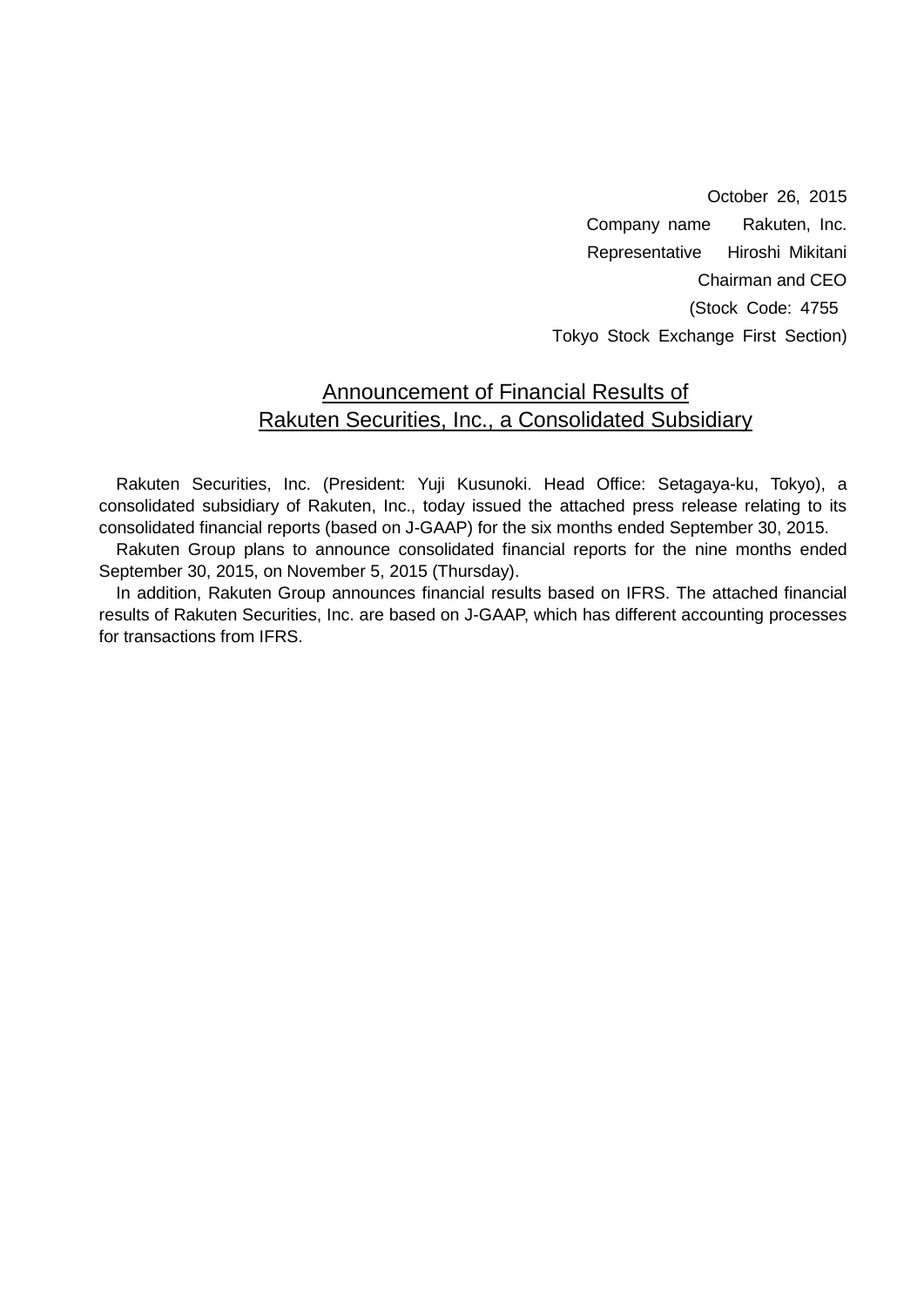October 26, 2015



## **Financial Reports For the six months ended September 30, 2015**

#### **Rakuten Securities, Inc.**

Rakuten Securities, Inc. (President: Yuji Kusunoki. Head Office: Setagaya-ku, Tokyo) consolidated financial reports for the second quarter ended September 30, 2015 (J-GAAP).

The financial reports of Rakuten Securities, Inc. are based on "Uniform Accounting Standards for Securities Companies" (set by the Board of Directors of the Japan Securities Dealers Association, November 14, 1974). Commodity futures transactions are based on "Uniform Accounting Standards for Commodity Futures Transactions" (set by the Board of Directors of the Commodity Futures Association of Japan, March 3, 1993).

Results for the second quarter ended September 30, 2015 (From April 1, 2015 to September 30, 2015)

#### **Consolidated Operating Results** (Millions of yen, rounded down)

|                                        | Operating | Net operating | Operating     | Ordinary      | <b>Net</b>    |
|----------------------------------------|-----------|---------------|---------------|---------------|---------------|
|                                        | revenue   | revenue       | <i>income</i> | <b>Income</b> | <i>income</i> |
| Six months ended<br>September 30, 2015 | 27,309    | 26,045        | 11.770        | 11,834        | 7,000         |

※ The operating results from April 1 to July 31, 2015 of FXCM Japan Securities Co. Ltd., which has been merged with Rakuten Securities Inc., as of August 1, 2015, has been consolidated. In addition, the balance sheet of FXCM Asia Limited as of September 30, 2015 has been consolidated.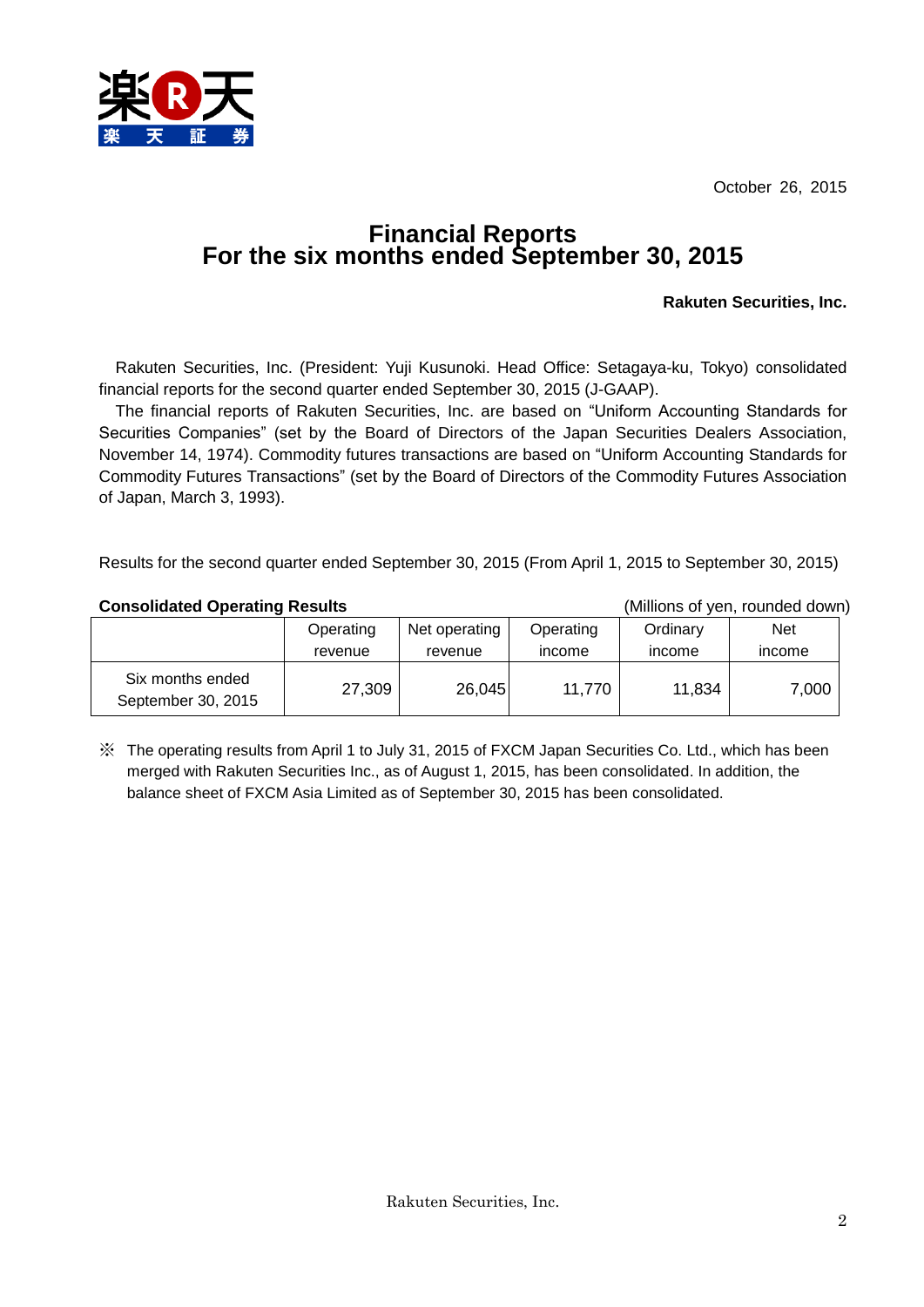

|                                                     | (Millions of yen) |
|-----------------------------------------------------|-------------------|
|                                                     | As of             |
|                                                     | September 30,     |
|                                                     | 2015              |
| (Assets)                                            |                   |
| <b>Current assets</b>                               | 956,890           |
| Cash and deposits                                   | 90,611            |
| Cash segregated as deposits                         | 476,675           |
| Money held in trust                                 | 1,000             |
| <b>Trading products</b>                             | 23,054            |
| Trading securities and others                       | 1,556             |
| <b>Derivatives</b>                                  | 21,498            |
| Operating investment securities for sale and others | 1,200             |
| Margin transaction assets                           | 318,008           |
| Loans on margin transactions                        | 312,378           |
| Cash collateral pledged for securities borrowing on | 5,629             |
| margin transactions                                 |                   |
| Advances paid                                       | 387               |
| Cash paid for offering                              | 4,085             |
| Securities received as collateral *1                | 954               |
| Short-term guarantee deposits                       | 25,674            |
| Variation margin paid                               | 9,115             |
| Short-term loan receivables                         | 65                |
| Advance payments                                    | 150               |
| Prepaid expenses                                    | 421               |
| Accounts receivable - other                         | 1,017             |
| Accrued corporate taxes and others                  | 55                |
| Accrued revenues                                    | 4,593             |
| Deferred tax assets                                 | 83                |
| Allowance for doubtful accounts                     | (266)             |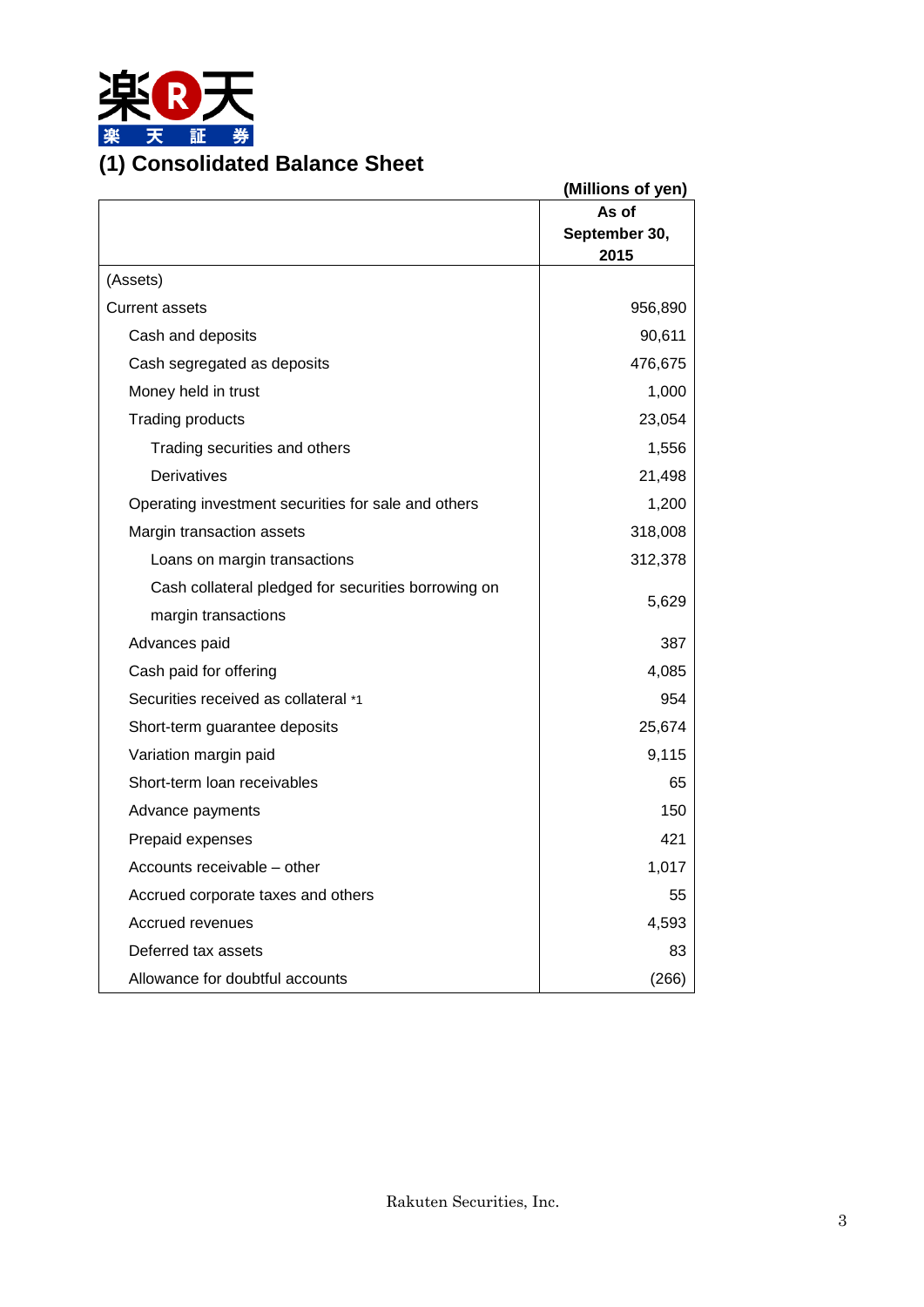

|                                 | (Millions of yen) |
|---------------------------------|-------------------|
|                                 | As of             |
|                                 | September 30,     |
|                                 | 2015              |
| <b>Fixed assets</b>             | 24,098            |
| Tangible fixed assets           | 1,546             |
| <b>Buildings</b>                | 483               |
| <b>Furniture and fixtures</b>   | 1,062             |
| Intangible fixed assets         | 21,423            |
| Goodwill                        | 8,141             |
| <b>Customer relationships</b>   | 1,824             |
| Software                        | 11,077            |
| Software in progress            | 379               |
| Investments and other assets    | 1,128             |
| Investment securities           | 189               |
| Long-term loans receivable      | 169               |
| Long-term guarantee deposits    | 863               |
| Long-term prepaid expenses      | 16                |
| Others                          | 1,160             |
| Allowance for doubtful accounts | (1, 271)          |
| <b>Total assets</b>             | 980,988           |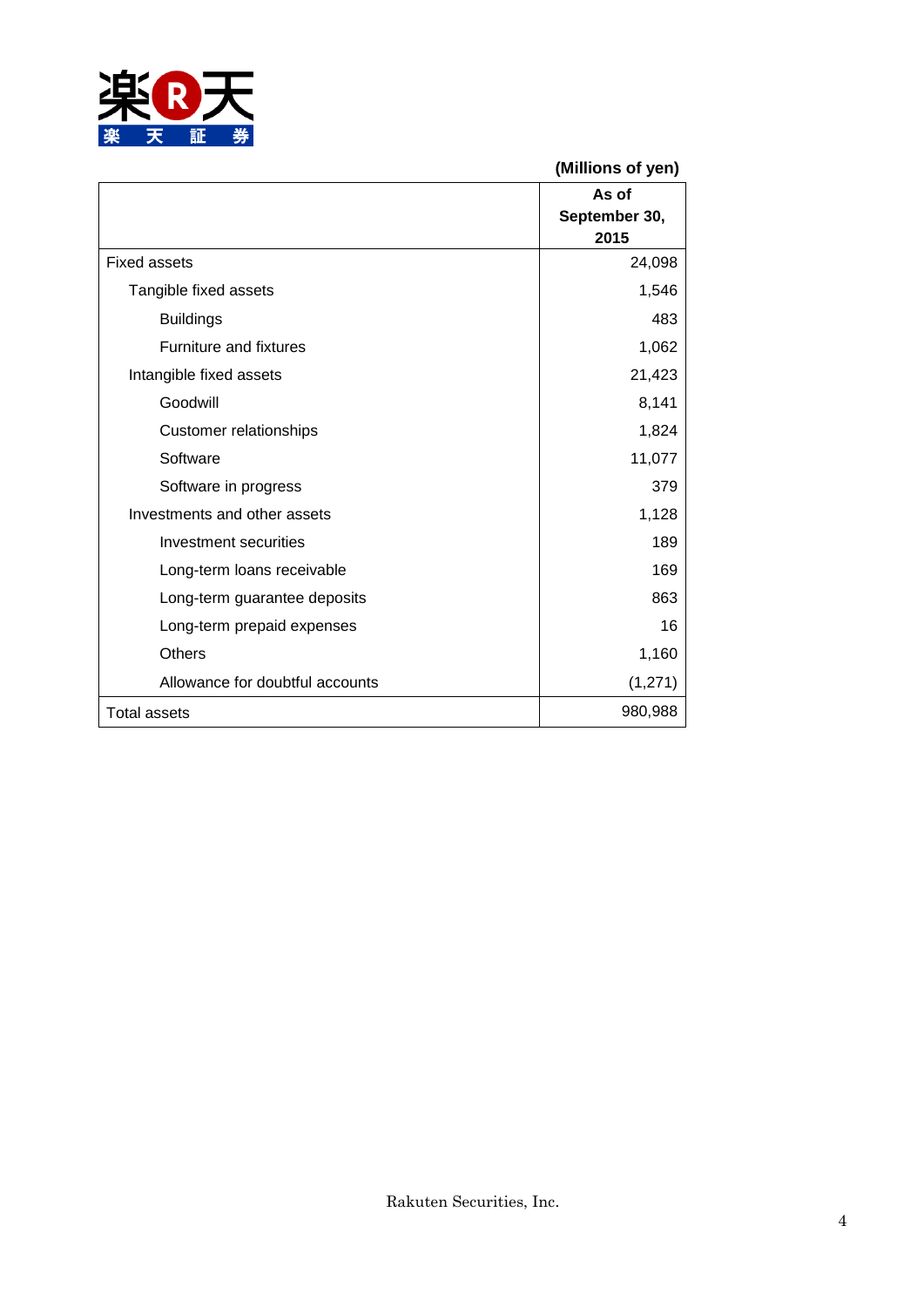

|                                                         | (Millions of yen)              |
|---------------------------------------------------------|--------------------------------|
|                                                         | As of<br>September 30,<br>2015 |
| (Liabilities)                                           |                                |
| <b>Current liabilities</b>                              | 903,179                        |
| <b>Trading products</b>                                 | 9,384                          |
| <b>Derivatives</b>                                      | 9,384                          |
| Trade date accrual                                      | 467                            |
| Margin transaction liabilities                          | 36,043                         |
| Borrowings on margin transactions                       | 6,006                          |
| Cash received for securities lending on margin          | 30,036                         |
| transactions                                            |                                |
| Loans payable secured by securities                     | 204,493                        |
| Cash received on debt credit transactions of securities | 204,493                        |
| Deposits received                                       | 315,805                        |
| Guarantee deposits received *2                          | 210,426                        |
| Accounts for non-received securities and others         | 26                             |
| Short term loans payable                                | 117,417                        |
| Advances received                                       | 119                            |
| Accrued revenue                                         |                                |
| Accounts payable - other                                | 1,575                          |
| Accrued expenses                                        | 2,685                          |
| Income taxes payable                                    | 4,081                          |
| Provision for employees' bonuses                        | 497                            |
| Provision for directors' bonuses                        | 20                             |
| Provision for sales promotion expenses                  | 38                             |
| Asset retirement obligations                            | 59                             |
| Other current liabilities                               | 35                             |
| <b>Fixed liabilities</b>                                | 355                            |
| Asset retirement obligations                            | 175                            |
| Deferred tax liabilities                                | 65                             |
| Other fixed liabilities                                 | 114                            |
| <b>Statutory reserves</b>                               | 4,314                          |
| Reserve for financial products liabilities              | 4,278                          |
| Reserve for liability for commodities transactions      | 35                             |
| <b>Total liabilities</b>                                | 907,849                        |

Rakuten Securities, Inc.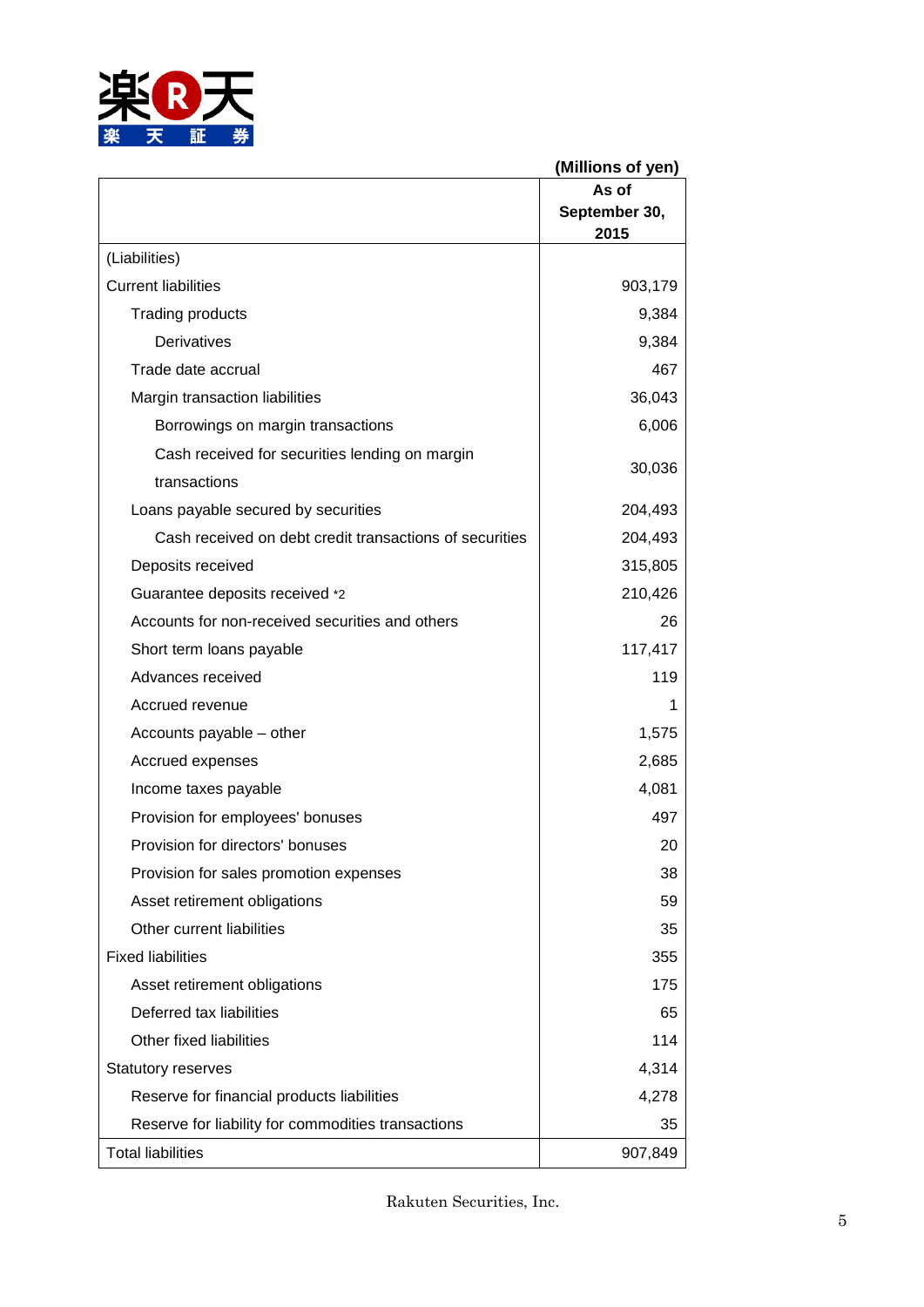

|                                                       | (Millions of yen) |
|-------------------------------------------------------|-------------------|
|                                                       | As of             |
|                                                       | September 30,     |
|                                                       | 2015              |
| (Net assets)                                          |                   |
| Shareholders' equity                                  |                   |
| Capital stock                                         | 7,495             |
| Capital surplus                                       | 4,511             |
| Retained earnings                                     | 60,524            |
| Total shareholders' equity                            | 72,531            |
| Accumulated other comprehensive income                |                   |
| Valuation difference on available-for-sale securities | 607               |
| Total accumulated other comprehensive income          | 607               |
| Total net assets                                      | 73,139            |
| Total liabilities and net assets                      | 980,988           |

#### Notes:

\*1: Securities received as collateral for commodity futures transactions (Securities deposited with a Commodity Clearing Organization as clearing margins for transactions by consignors and others).

\*2: Includes JPY 954 million securities in six months ended September 30, 2015 received as substitute for clearing margins etc. from consignors and others for commodity futures transactions.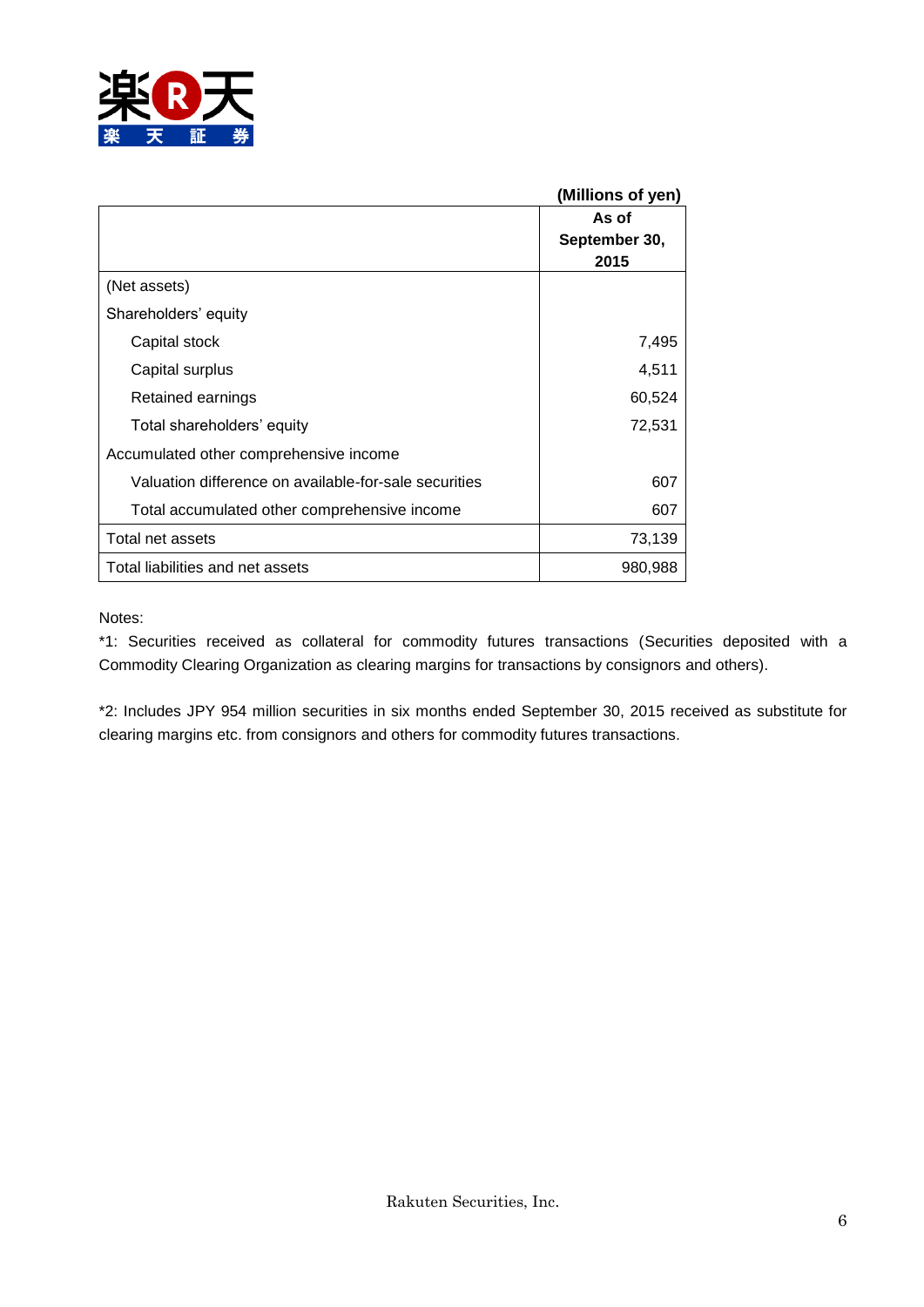

## **(2) Consolidated Statements of Income**

| <b>Six Months ended</b><br><b>September 30, 2015</b><br>(April 1-<br>September 30, 2015)<br>Operating revenue<br>27,309<br>Commission received<br>13,370<br>10,077<br>Commission to consignees<br>Commission for underwriting, secondary distribution and<br>0<br>solicitation for selling and others for professional investors<br>Commission for offerings, secondary distribution and<br>1,123<br>solicitation for selling and others for professional investors<br>Other commissions received<br>2,169<br>5,028<br>Net trading income<br>Net gain on trading of investment securities for sale<br>(0)<br><b>Financial revenue</b><br>8,585<br>324<br>Other operating revenue<br>1,263<br><b>Financial expenses</b><br>Net operating revenue<br>26,045<br>14,274<br>Selling, general, and administrative expenses<br>5,952<br>Trading related expenses<br>2,070<br>Personnel expenses<br>863<br>Real estate expenses<br>2,382<br>Office expenses<br>2,168<br>Depreciation<br>Taxes and dues<br>294<br>Goodwill amortization<br>275<br>Provision for allowance for doubtful accounts<br>200<br><b>Others</b><br>66<br>11,770<br>Operating income<br>Non-operating income<br>93<br>Non-operating expenses<br>29<br>Ordinary income<br>11,834 | (Millions of yen) |
|-----------------------------------------------------------------------------------------------------------------------------------------------------------------------------------------------------------------------------------------------------------------------------------------------------------------------------------------------------------------------------------------------------------------------------------------------------------------------------------------------------------------------------------------------------------------------------------------------------------------------------------------------------------------------------------------------------------------------------------------------------------------------------------------------------------------------------------------------------------------------------------------------------------------------------------------------------------------------------------------------------------------------------------------------------------------------------------------------------------------------------------------------------------------------------------------------------------------------------------------------|-------------------|
|                                                                                                                                                                                                                                                                                                                                                                                                                                                                                                                                                                                                                                                                                                                                                                                                                                                                                                                                                                                                                                                                                                                                                                                                                                               |                   |
|                                                                                                                                                                                                                                                                                                                                                                                                                                                                                                                                                                                                                                                                                                                                                                                                                                                                                                                                                                                                                                                                                                                                                                                                                                               |                   |
|                                                                                                                                                                                                                                                                                                                                                                                                                                                                                                                                                                                                                                                                                                                                                                                                                                                                                                                                                                                                                                                                                                                                                                                                                                               |                   |
|                                                                                                                                                                                                                                                                                                                                                                                                                                                                                                                                                                                                                                                                                                                                                                                                                                                                                                                                                                                                                                                                                                                                                                                                                                               |                   |
|                                                                                                                                                                                                                                                                                                                                                                                                                                                                                                                                                                                                                                                                                                                                                                                                                                                                                                                                                                                                                                                                                                                                                                                                                                               |                   |
|                                                                                                                                                                                                                                                                                                                                                                                                                                                                                                                                                                                                                                                                                                                                                                                                                                                                                                                                                                                                                                                                                                                                                                                                                                               |                   |
|                                                                                                                                                                                                                                                                                                                                                                                                                                                                                                                                                                                                                                                                                                                                                                                                                                                                                                                                                                                                                                                                                                                                                                                                                                               |                   |
|                                                                                                                                                                                                                                                                                                                                                                                                                                                                                                                                                                                                                                                                                                                                                                                                                                                                                                                                                                                                                                                                                                                                                                                                                                               |                   |
|                                                                                                                                                                                                                                                                                                                                                                                                                                                                                                                                                                                                                                                                                                                                                                                                                                                                                                                                                                                                                                                                                                                                                                                                                                               |                   |
|                                                                                                                                                                                                                                                                                                                                                                                                                                                                                                                                                                                                                                                                                                                                                                                                                                                                                                                                                                                                                                                                                                                                                                                                                                               |                   |
|                                                                                                                                                                                                                                                                                                                                                                                                                                                                                                                                                                                                                                                                                                                                                                                                                                                                                                                                                                                                                                                                                                                                                                                                                                               |                   |
|                                                                                                                                                                                                                                                                                                                                                                                                                                                                                                                                                                                                                                                                                                                                                                                                                                                                                                                                                                                                                                                                                                                                                                                                                                               |                   |
|                                                                                                                                                                                                                                                                                                                                                                                                                                                                                                                                                                                                                                                                                                                                                                                                                                                                                                                                                                                                                                                                                                                                                                                                                                               |                   |
|                                                                                                                                                                                                                                                                                                                                                                                                                                                                                                                                                                                                                                                                                                                                                                                                                                                                                                                                                                                                                                                                                                                                                                                                                                               |                   |
|                                                                                                                                                                                                                                                                                                                                                                                                                                                                                                                                                                                                                                                                                                                                                                                                                                                                                                                                                                                                                                                                                                                                                                                                                                               |                   |
|                                                                                                                                                                                                                                                                                                                                                                                                                                                                                                                                                                                                                                                                                                                                                                                                                                                                                                                                                                                                                                                                                                                                                                                                                                               |                   |
|                                                                                                                                                                                                                                                                                                                                                                                                                                                                                                                                                                                                                                                                                                                                                                                                                                                                                                                                                                                                                                                                                                                                                                                                                                               |                   |
|                                                                                                                                                                                                                                                                                                                                                                                                                                                                                                                                                                                                                                                                                                                                                                                                                                                                                                                                                                                                                                                                                                                                                                                                                                               |                   |
|                                                                                                                                                                                                                                                                                                                                                                                                                                                                                                                                                                                                                                                                                                                                                                                                                                                                                                                                                                                                                                                                                                                                                                                                                                               |                   |
|                                                                                                                                                                                                                                                                                                                                                                                                                                                                                                                                                                                                                                                                                                                                                                                                                                                                                                                                                                                                                                                                                                                                                                                                                                               |                   |
|                                                                                                                                                                                                                                                                                                                                                                                                                                                                                                                                                                                                                                                                                                                                                                                                                                                                                                                                                                                                                                                                                                                                                                                                                                               |                   |
|                                                                                                                                                                                                                                                                                                                                                                                                                                                                                                                                                                                                                                                                                                                                                                                                                                                                                                                                                                                                                                                                                                                                                                                                                                               |                   |
|                                                                                                                                                                                                                                                                                                                                                                                                                                                                                                                                                                                                                                                                                                                                                                                                                                                                                                                                                                                                                                                                                                                                                                                                                                               |                   |
|                                                                                                                                                                                                                                                                                                                                                                                                                                                                                                                                                                                                                                                                                                                                                                                                                                                                                                                                                                                                                                                                                                                                                                                                                                               |                   |
|                                                                                                                                                                                                                                                                                                                                                                                                                                                                                                                                                                                                                                                                                                                                                                                                                                                                                                                                                                                                                                                                                                                                                                                                                                               |                   |
|                                                                                                                                                                                                                                                                                                                                                                                                                                                                                                                                                                                                                                                                                                                                                                                                                                                                                                                                                                                                                                                                                                                                                                                                                                               |                   |
|                                                                                                                                                                                                                                                                                                                                                                                                                                                                                                                                                                                                                                                                                                                                                                                                                                                                                                                                                                                                                                                                                                                                                                                                                                               |                   |
|                                                                                                                                                                                                                                                                                                                                                                                                                                                                                                                                                                                                                                                                                                                                                                                                                                                                                                                                                                                                                                                                                                                                                                                                                                               |                   |
|                                                                                                                                                                                                                                                                                                                                                                                                                                                                                                                                                                                                                                                                                                                                                                                                                                                                                                                                                                                                                                                                                                                                                                                                                                               |                   |
|                                                                                                                                                                                                                                                                                                                                                                                                                                                                                                                                                                                                                                                                                                                                                                                                                                                                                                                                                                                                                                                                                                                                                                                                                                               |                   |
|                                                                                                                                                                                                                                                                                                                                                                                                                                                                                                                                                                                                                                                                                                                                                                                                                                                                                                                                                                                                                                                                                                                                                                                                                                               |                   |
|                                                                                                                                                                                                                                                                                                                                                                                                                                                                                                                                                                                                                                                                                                                                                                                                                                                                                                                                                                                                                                                                                                                                                                                                                                               |                   |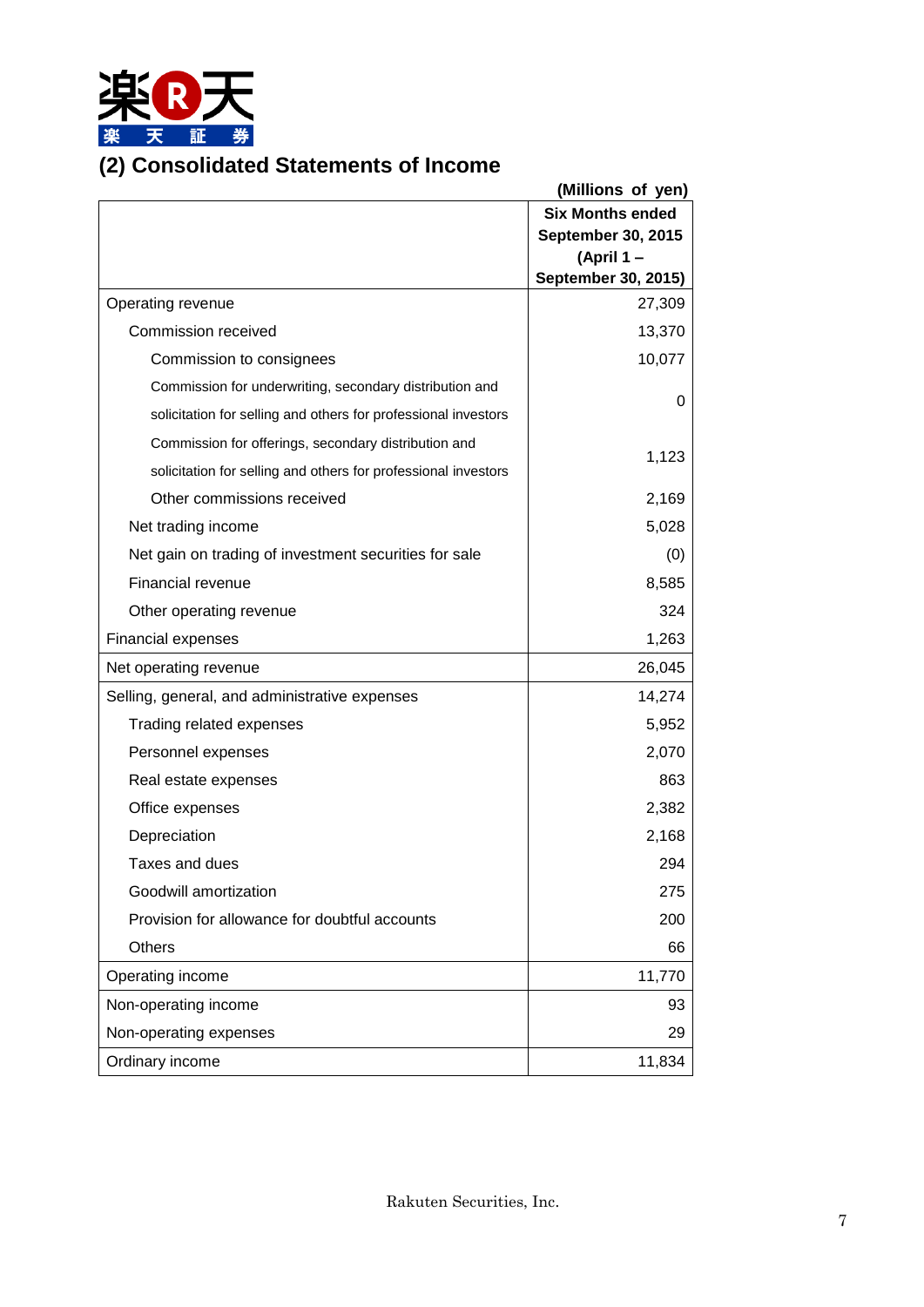

**(Millions of yen)**

|                                                  | <b>Six Months ended</b>   |
|--------------------------------------------------|---------------------------|
|                                                  | <b>September 30, 2015</b> |
|                                                  | (April 1 –                |
|                                                  | September 30, 2015)       |
| <b>Extraordinary losses</b>                      | 800                       |
| Income before income taxes and other adjustments | 11,033                    |
| Income taxes - current                           | 4,103                     |
| Income taxes - deferred                          | (70)                      |
| Total income taxes                               | 4,033                     |
| Net income                                       | 7,000                     |
| Profit (loss) attributable to owners of parent   | 7,000                     |